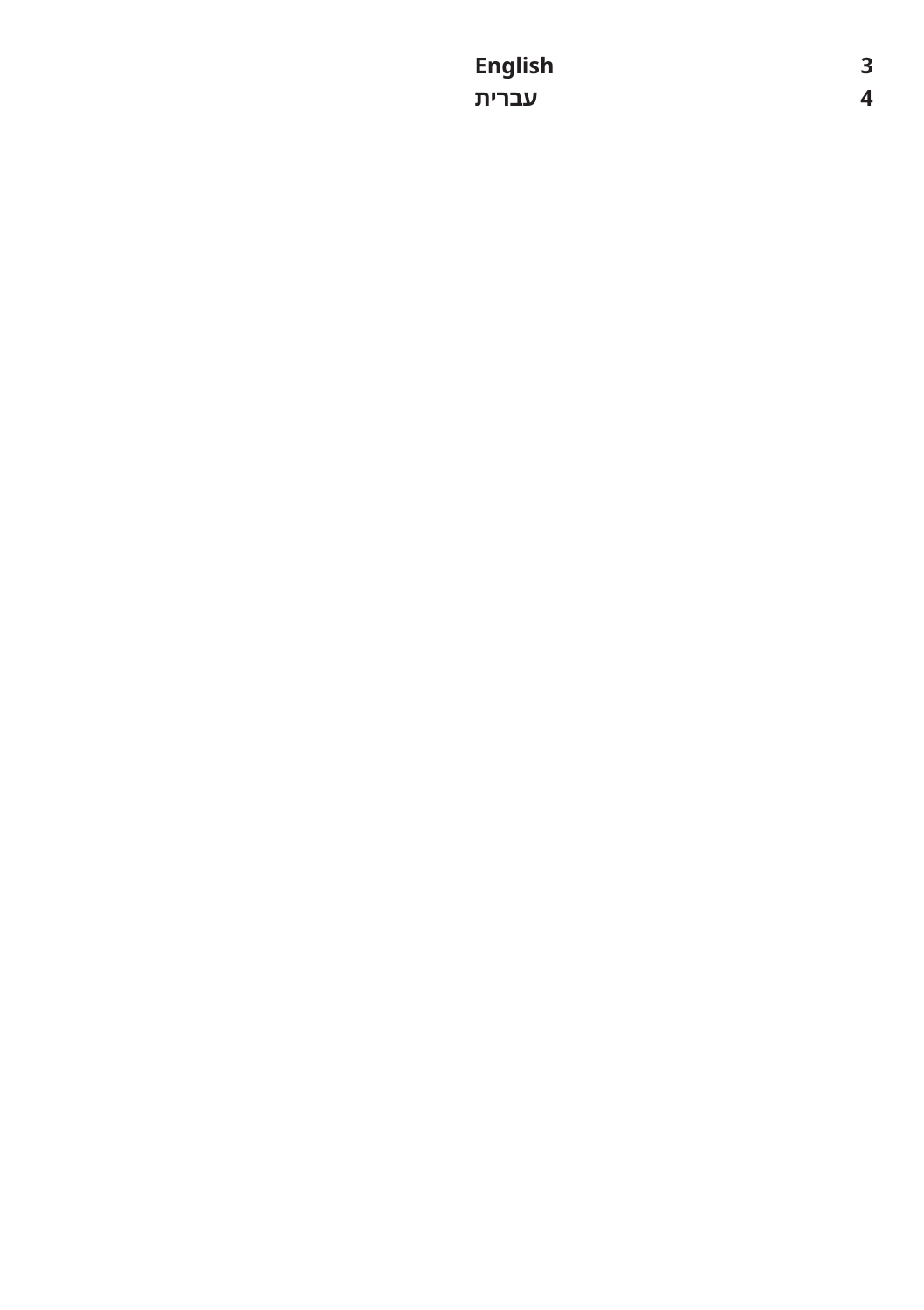

**Product Type :** Wash Basin **Intended use :** Personal Hygiene **System of attestation of Conformity and verification of Constancy of performance :** System 4

|  | <b>Declared Performance</b> |
|--|-----------------------------|
|--|-----------------------------|

| <b>Essential Characteristics</b> | Performance | Harmonised technical specification |  |
|----------------------------------|-------------|------------------------------------|--|
| Cleanability                     | Pass        | EN 14688/BS EN 14688               |  |
| Load resistance                  | Pass        | EN 14688/BS EN 14688               |  |
| Capacity of Overflow             | CL20        | EN 14688/BS EN 14688               |  |
| Durability                       | Pass        | EN 14688/BS EN 14688               |  |

The performance of the product identified above is in conformity with the set of declared performance/s. This declaration of performance is issued, in accordance with Regulation (EU) No 305/2011 and the Construction Products (Amendment etc.) (EU Exit) Regulations 2019, under the sole responsibility of the manufacturer identified above.

Regulation (EC) No 1907/2006 of the European Parliament and of the Council on the Registration, Evaluation, Authorisation and Restriction of Chemicals (REACH). GB: The REACH etc. (Amendment etc.) (EU Exit) Regulations 2020.

IKEA sanitary appliances are not defined as chemical substances or mixtures according to REACH, therefore REACH registration obligations arising from the manufacturing and import of chemical substances are not applicable. Furthermore, no chemical substances are intended to be released from sanitary appliances under normal and predictable conditions of use. This means that IKEA of Sweden is subject neither to the obligation to register, nor to the obligation to supply safety data sheets. In order to guarantee our customers a continuous supply of reliable and safe products, we also ensure that our suppliers fulfil all the requirements with regard to materials, and thus do not use any chemical substance identified as a Substance of Very High Concern (SVHC) and included in the REACH Candidate List in materials used for the manufacture of our products.

Robert Kelly

Robert Kelly 2021-04-30

Business Area Manager Kitchen, Bathroom and Home appliances IKEA of Sweden Älmhult, 34381